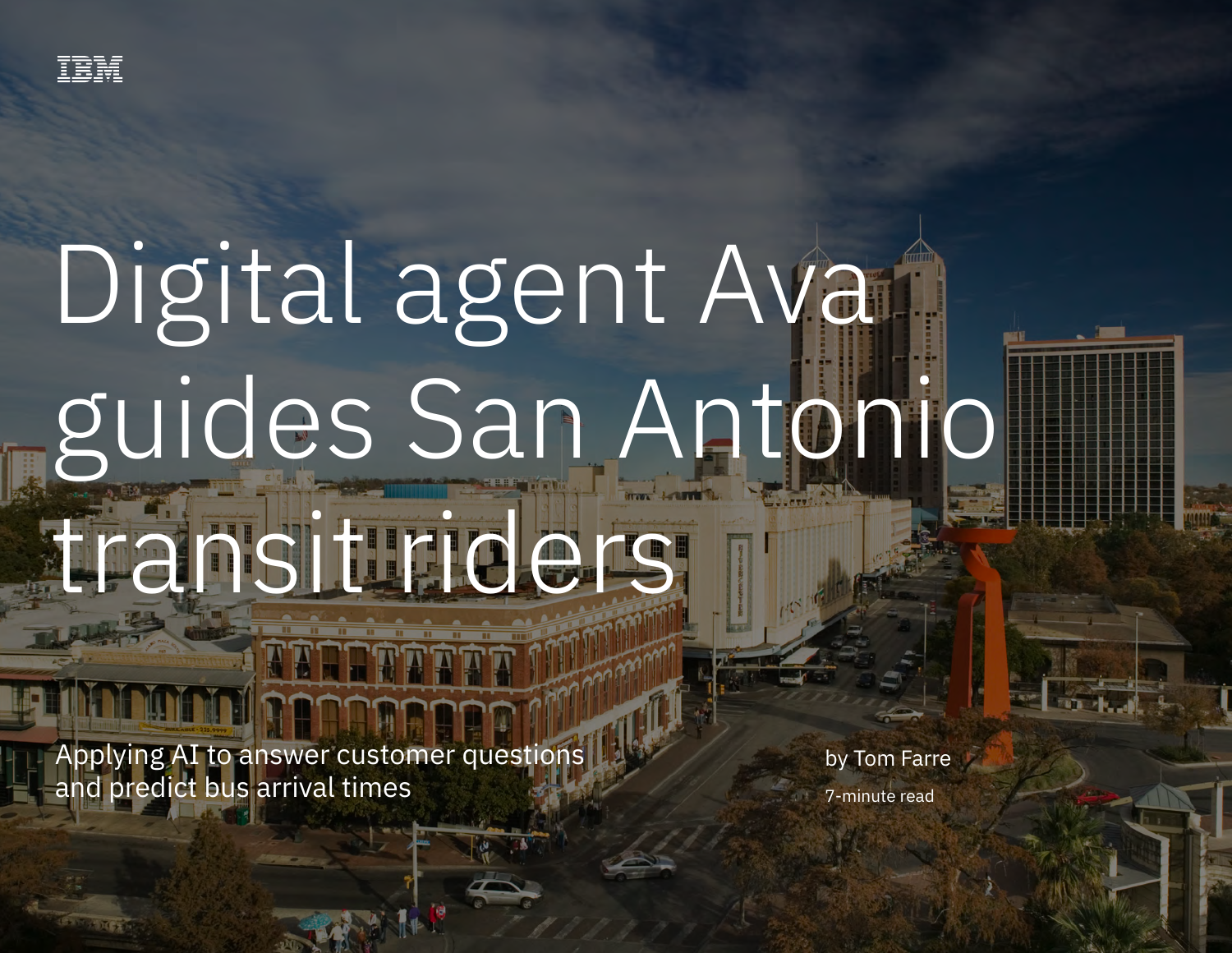IA Metropolitan Transit is the primary public transportation provider in the San Antonio, Texas region. VIA is an essential resource for the community's residents, making some 36 million passenger trips annually with its bus, van and ondemand service. V

VIA supports customers through two call centers, one for paratransit riders and one for general information, with live agents available during most hours of the work week. To improve service, the Technology and Innovation and Customer Care teams added a service that reports wait times, and a callback feature designed to alleviate long hold times.



Given VIA's focus on continuous improvement through innovation, the team sought to further enhance the customer experience by applying digital technology. "Our culture is to be really customer centric and rider friendly, and part of that is offering cutting-edge tools to provide better information," says Steve Young, Vice President of Technology and Innovation at VIA.

Several informational issues were ripe for digital innovation. First was the need to offer customer support 24/7, not just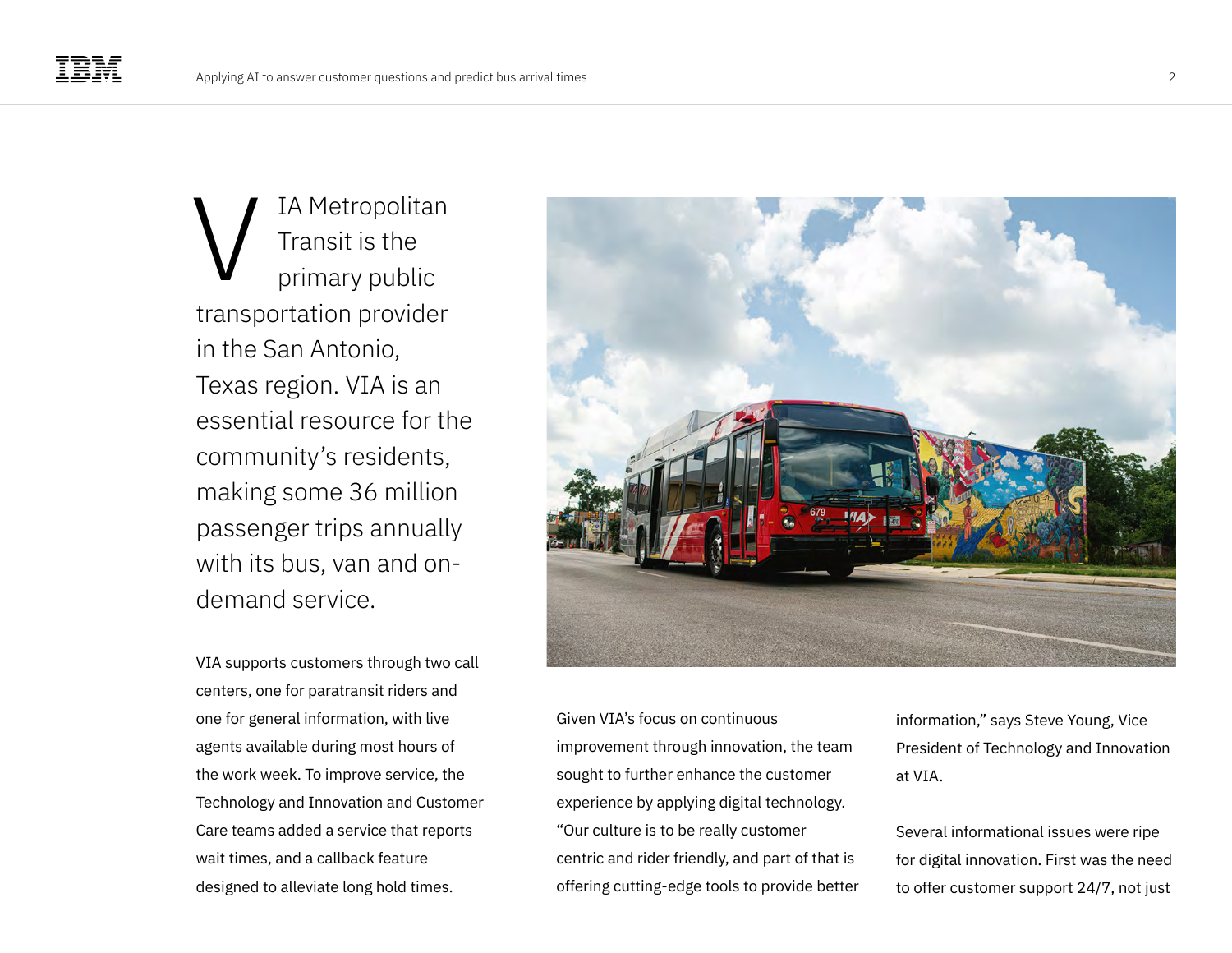during call center hours. In addition, the growing percentage of transit riders who rely on smartphones, tablets and PCs would welcome a digital channel. Plus, in reviewing call center data, the executive team noted the repetitive nature of basic customer queries that could be addressed with digital information tools, allowing agents to focus on valueadded services.

"When is my bus coming? Can I bring my dog? What is the fare for my child? There are so many recurrent questions that are easy to answer," explains Young. "We wanted to be able to answer them automatically even when the call center was closed."

The solution was an automated digital agent, a virtual assistant that would draw on call center data to answer FAQs. It would also need to interact with thirdparty APIs to provide real-time transit information and directions. To support

Ava, VIA's digital assistant, has conducted more than

Using AI and integration with third-party APIs, Ava has assisted almost

28,000

41,000

conversations since it went live

conversations with VIA customers

unique users

Each month, Ava<br>conducts around<br> $\left(3,000\right)$ conducts around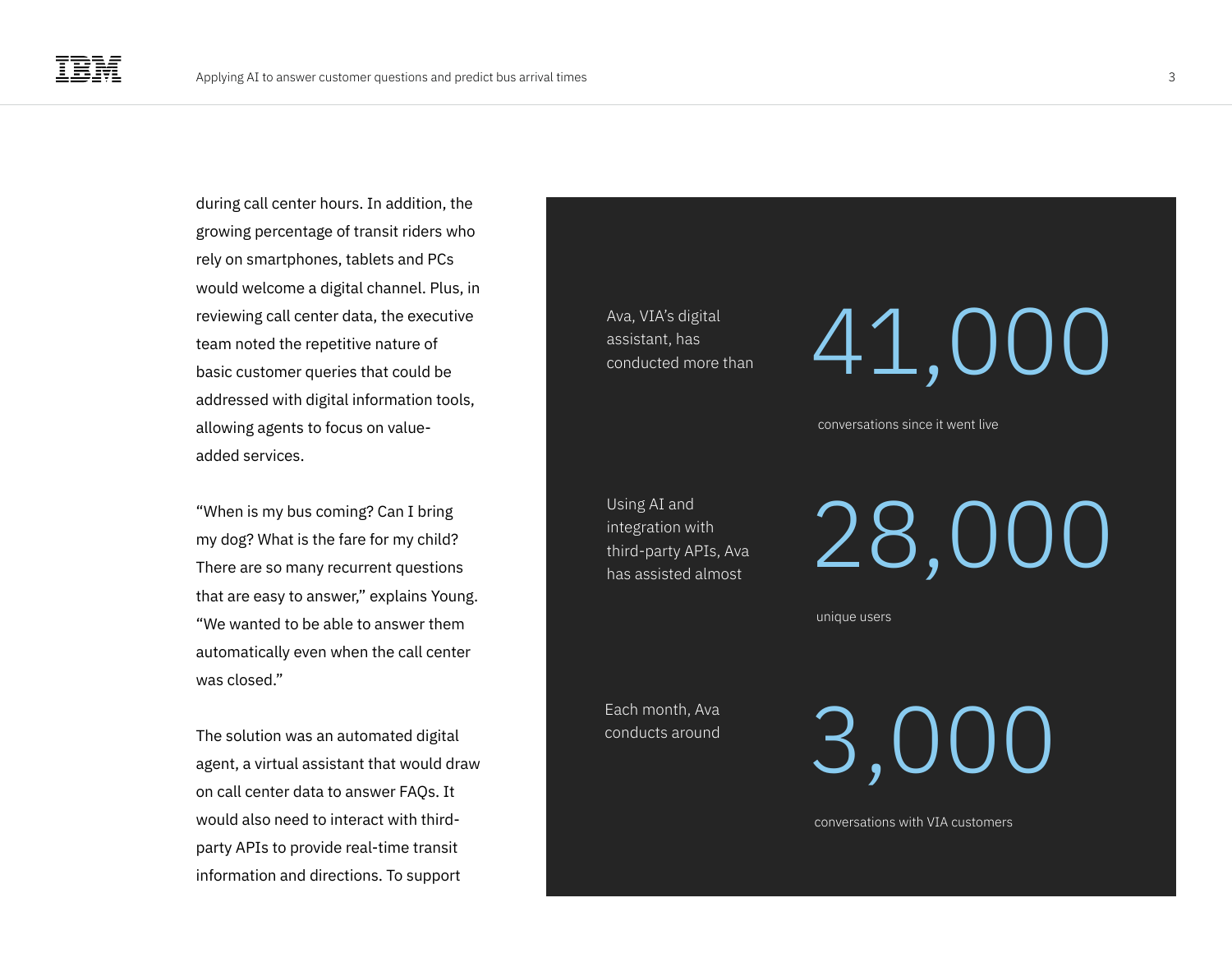San Antonio's diverse community, it had to converse in both English and Spanish. Operational analytics were a must. And it had to be based on cloud computing.

The VIA team began development with a local startup, but when the partnership faltered, VIA put the project on hold. Fortuitously, around this time IBM was offering an AI-powered agent for municipalities to answer questions about the pandemic. Though Young wasn't looking for a COVID agent, it piqued his interest, and he shared his on-hold project with the IBM team. The result was that VIA engaged IBM to codevelop the customer service assistant.

Why IBM? "We wanted stability and we wanted a market leader in the AI space," says Young. "We found that in IBM, but we also found a partner that would collaborate with us, that was willing to sit down with us and help us grow."

We wanted stability "and we wanted a market leader in the AI space. We found that in IBM, but we also found a partner that would collaborate with us, that was willing to sit down with us and help us grow."

**Steve Young**, Vice President of Technology and Innovation, VIA Metropolitan Transit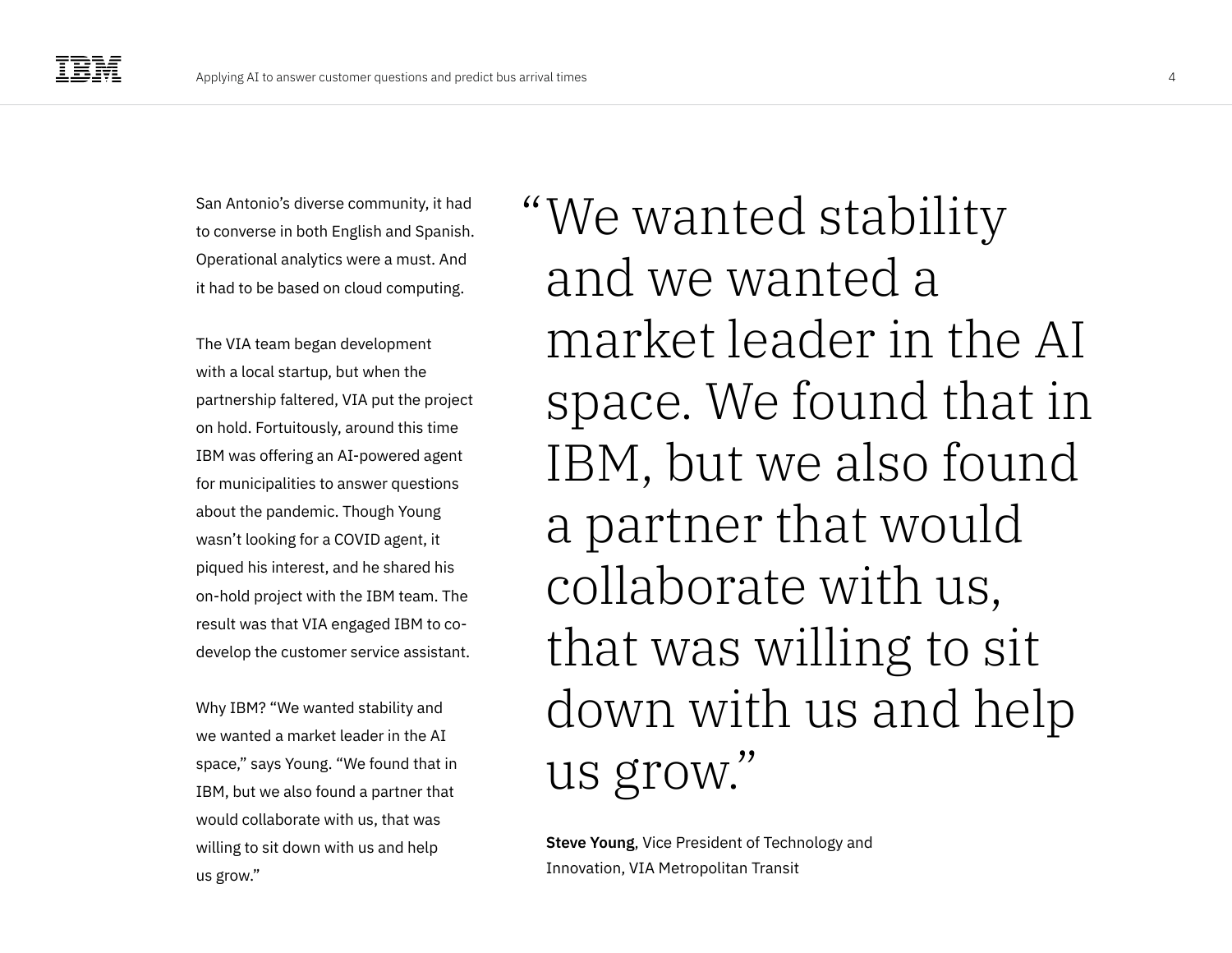## Developing Ava, the automated digital agent

Consultants from [IBM® Expert Labs](https://www.ibm.com/products/expertlabs) collaborated with a team of VIA developers who were working on their first AI project. "There were weekly planning calls about things the IBM team was working on and things our team handled," says Young. "We had assigned some junior developers and we wanted them to grow. The IBM experts were really great about sharing, saying, 'Hey, if you get stuck or need help, please reach out to us.'"

After agreeing on the requirements and architecture, the team analyzed call center data to categorize it and

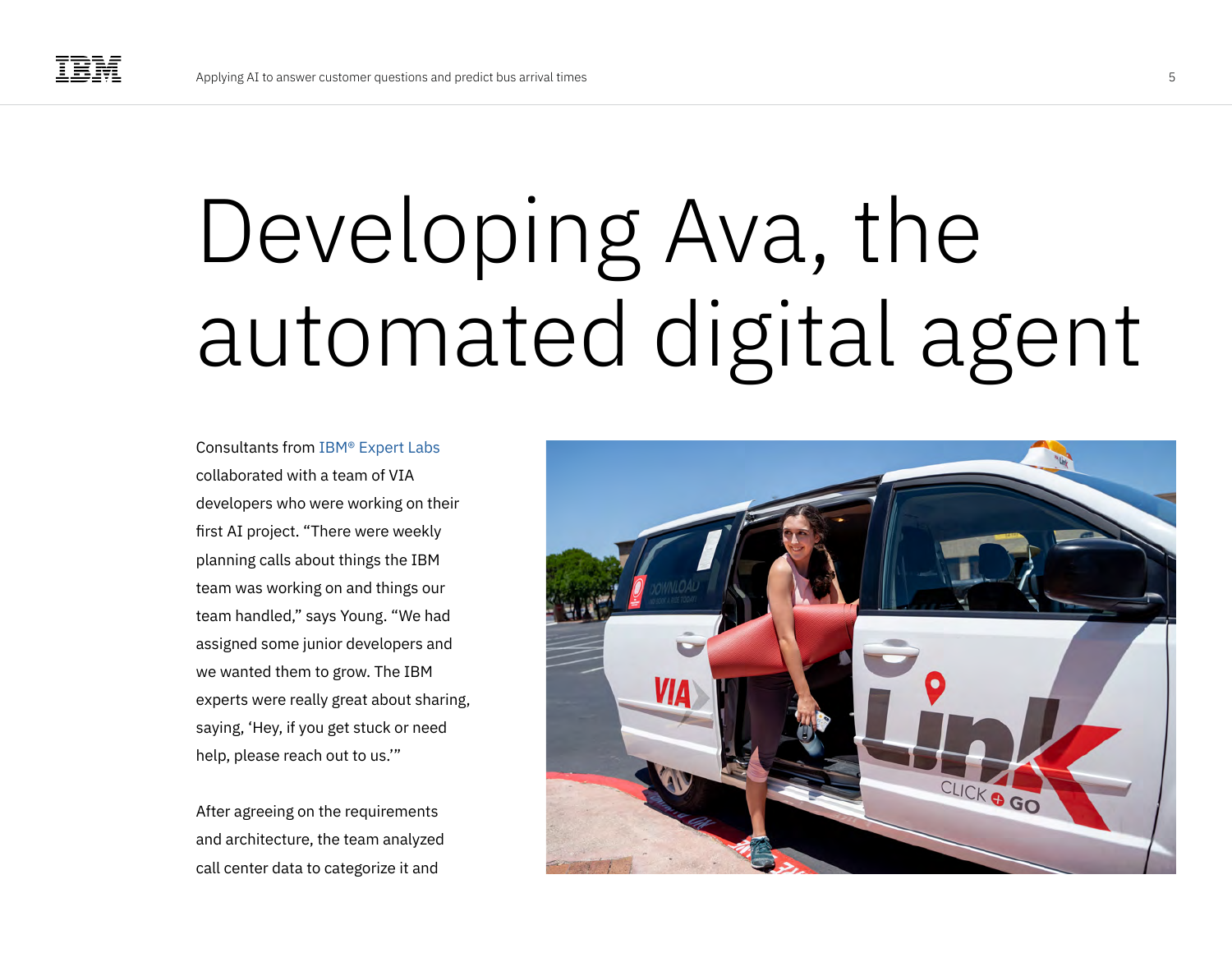pinpoint common queries the assistant would need to answer. The intelligence was provided by [IBM Watson® Assistant](https://www.ibm.com/products/watson-assistant)  software, a multilingual conversational agent from [IBM Cloud®](https://www.ibm.com/cloud) that can understand questions texted in natural language and answer in kind.

The team next turned to the most common question, "When is the next bus arriving at my stop?" VIA had already created a service that assigns each stop a five-digit code, which riders can text to Swiftly Systems Inc., a VIA partner. Then, Swiftly uses AI to analyze real-time bus sensor and traffic data to predict the next arrival. The developers integrated the Swiftly service into the assistant. They also integrated the API of VIA partner HERE.com, a mapping service that offers location and point-to-point directions.

In addition, there was a need for operational intelligence. VIA managers

would profit from understanding the digital customer interactions, including the number of users and conversations and the content of questions. The developers created a dashboard report that is automatically sent to stakeholders, without them having to query the system.

The analytics are powered by the [IBM Watson Studio](https://www.ibm.com/cloud/watson-studio) development environment, [IBM Cognos®](https://www.ibm.com/products/cognos-dashboard-embedded)  [Dashboard Embedded](https://www.ibm.com/products/cognos-dashboard-embedded) analytics and the [IBM Db2®](https://www.ibm.com/analytics/db2) database, all from IBM Cloud. These technologies extract the conversation history from IBM Watson Assistant and analyze it to determine how well the agent has responded to users. They then present results in a dashboard display that shows business KPIs —demonstrating to executive stakeholders the assistant's value.

The VIA team named the tool "Ava," for Automated Virtual Assistant, and after a period of testing and review deployed it in late 2020 on VIA's website. Ava also is available from VIA's mobile app, goMobile+. It can answer more than 150 common questions 24/7 in English and Spanish and predicts next-bus arrivals in real time. Ava has become quite popular, conducting thousands of conversations each month.

After releasing the first version of Ava, the developers continue to add to and refine its features. As an example, initially Ava referred users back to the call center when it was unsure of an answer. But this might lose the customer if the call center were closed. Now, through a digital handshake, Ava turns such engagements over to SPS DGTL, a social media management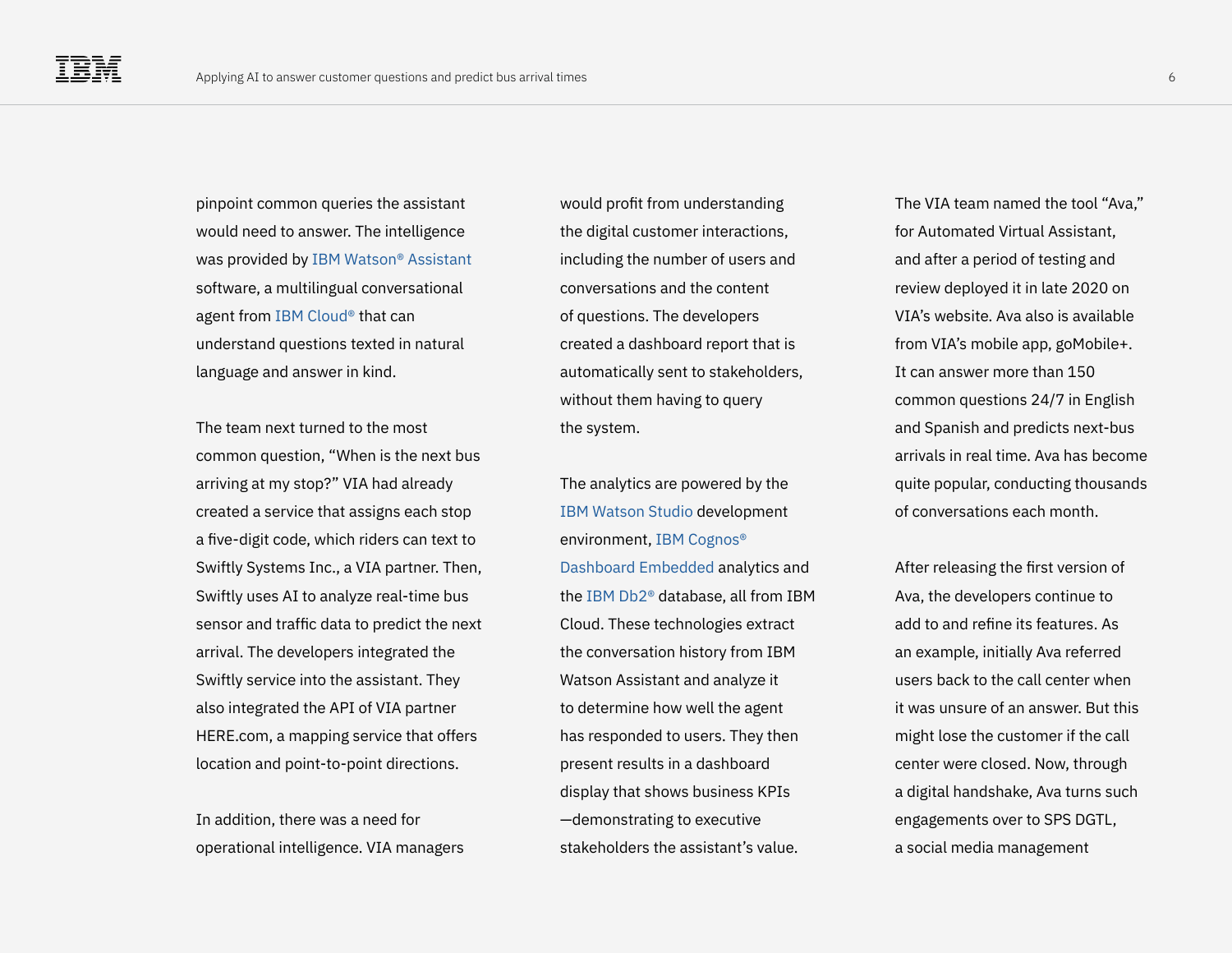company, which queries users for contact information and communication preferences.

"The assistant kind of knows when it didn't answer a question correctly," says Young. "SPS collects user information, including the conversation itself, and turns it over to the SPS DGTL team, so we have a sure way to reach these people."

Another tweak came on the analytical side. After realizing the power of IBM tools, a VIA developer on her own created a second analytical dashboard, this one for the Customer Care team. It provides a daily accounting of the questions Ava missed or was unsure of. As Young says, "It's really helpful that the Customer Care team can see what's being asked and where the gaps are, and then go back and train Ava to become more intelligent."

Ava has made it "more convenient for people to get information, and ultimately, that improves the customer experience."

**Steve Young**, Vice President of Technology and Innovation, VIA Metropolitan Transit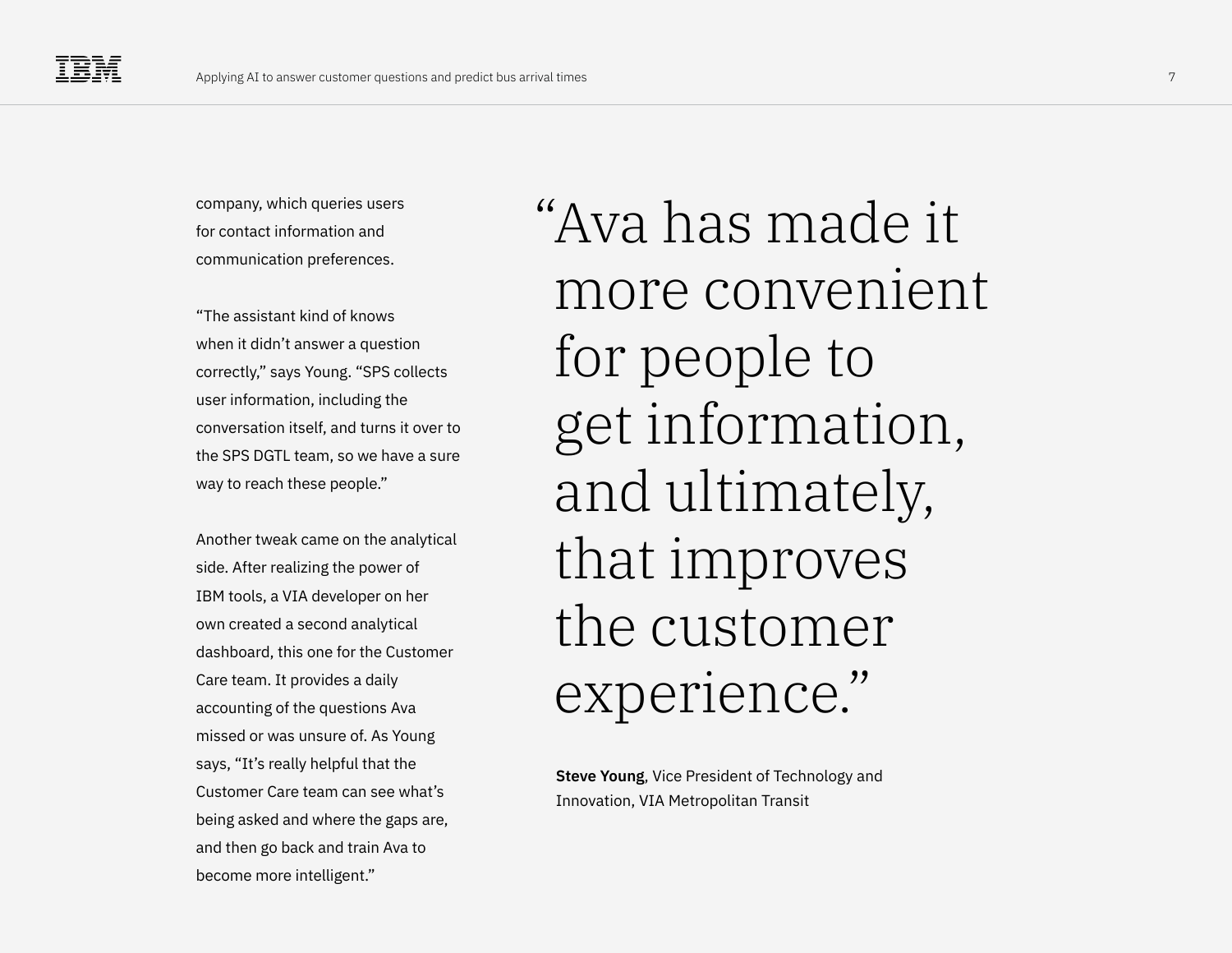## Continuously improving customer care

Since going live, Ava has conducted more than 41,000 conversations with almost 28,000 unique users, and currently averages nearly 3,000 conversations per month. And Ava provides a response to 96% of users. "I'm thrilled that we're seeing so many conversations and such strong performance," says Young.

VIA personnel are pleased with the agent's impact. "Ava has made it more convenient for people to get information, and ultimately, that improves the customer experience," says Young. "And the people that use

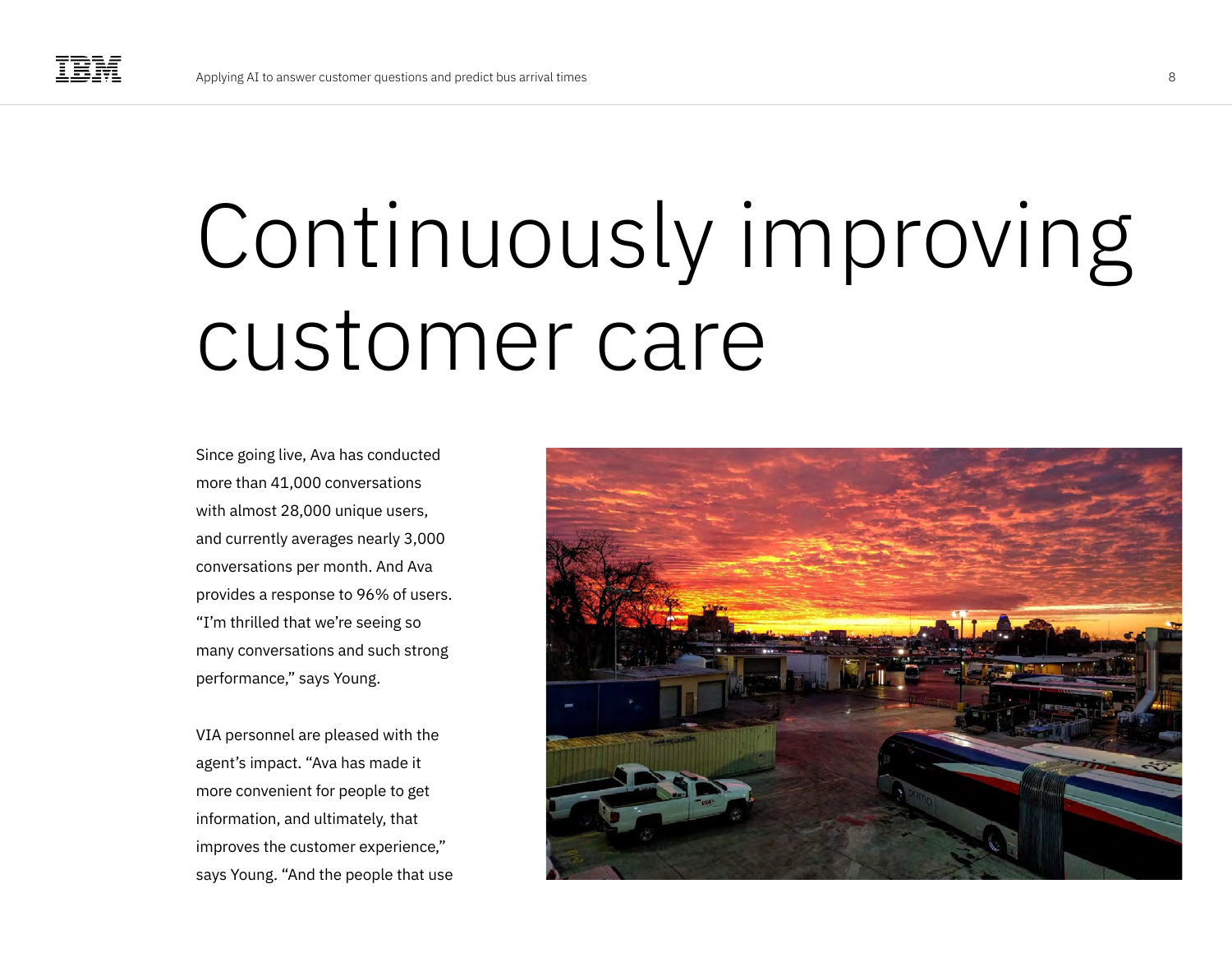the assistant instead of the call center free up phone lines, lessen queue times and relieve our live agents, which helps us provide better service."

Young also notes that the project was cost effective, in part because it relied on cloud computing. "We didn't have to put in any dedicated infrastructure," he says. "We just capitalized on really smart cloud technology."

Bigger picture, a key benefit is the knowledge IBM transferred to VIA during the project—knowledge that will serve the organization well over time. In fact, developers are already working through a long list of enhancements.

Richer location and directional services are a priority, using the APIs to answer

questions like "How can I get from my home to Walmart?" Or perhaps predicting bus arrivals when users aren't at a stop, or graphically showing a user's location and nearby stops. For those who prefer to call, developers are adding a voice interface. The solution will likely be an option in the future for customers calling VIA's call center. And the system may switch users to a live agent if Ava is stumped during call center hours.

"AI and digital agents were new to our team and to our developers," says Young. "We wanted to create something that our whole team could support, sustain and grow, and have a partner that would do it along with us. That's exactly what we gained with IBM."